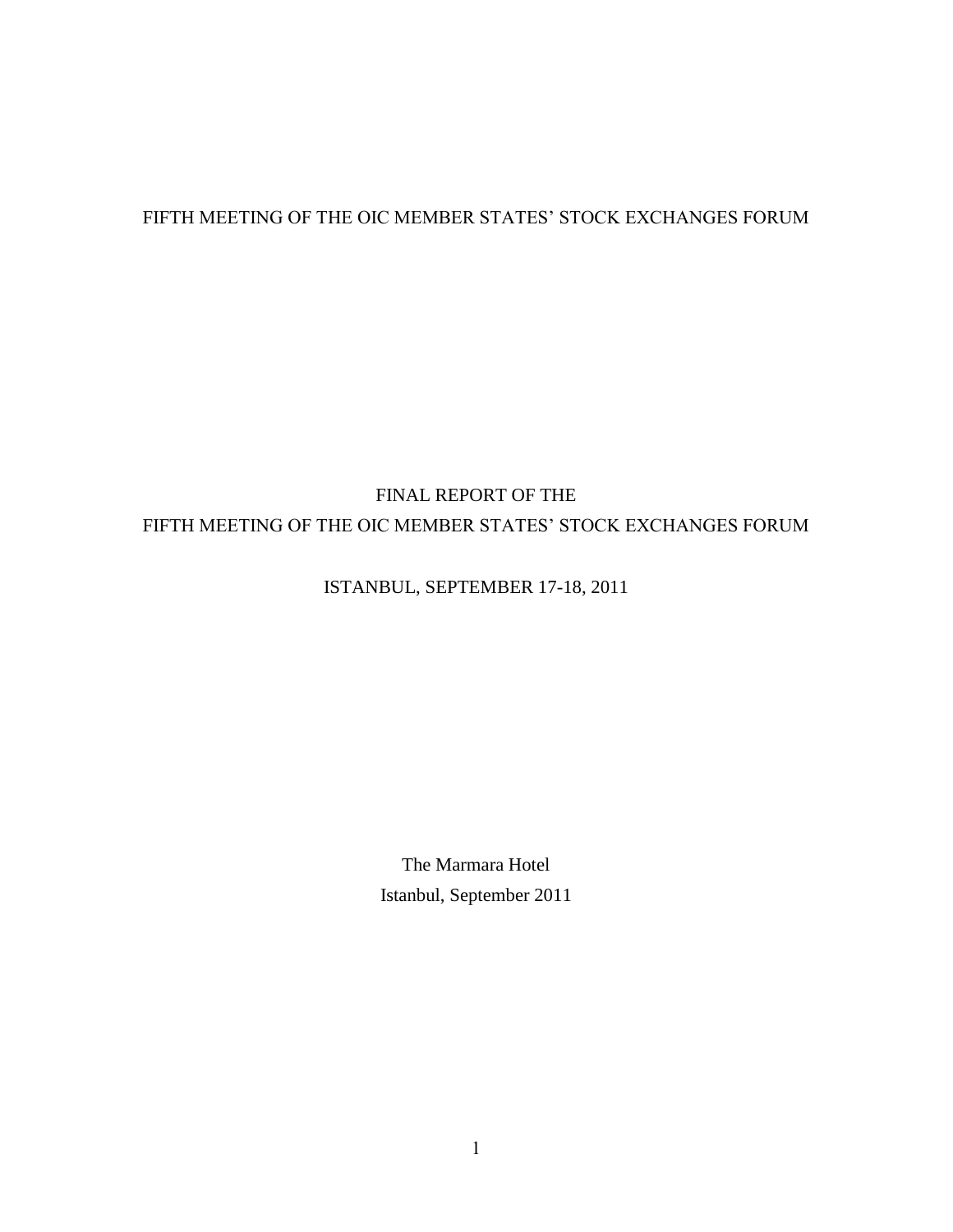# FINAL REPORT OF THE FIFTH MEETING OF THE OIC MEMBER STATES' STOCK EXCHANGES FORUM

## ISTANBUL, SEPTEMBER 17-18, 2011

The Marmara Hotel Istanbul, September 2011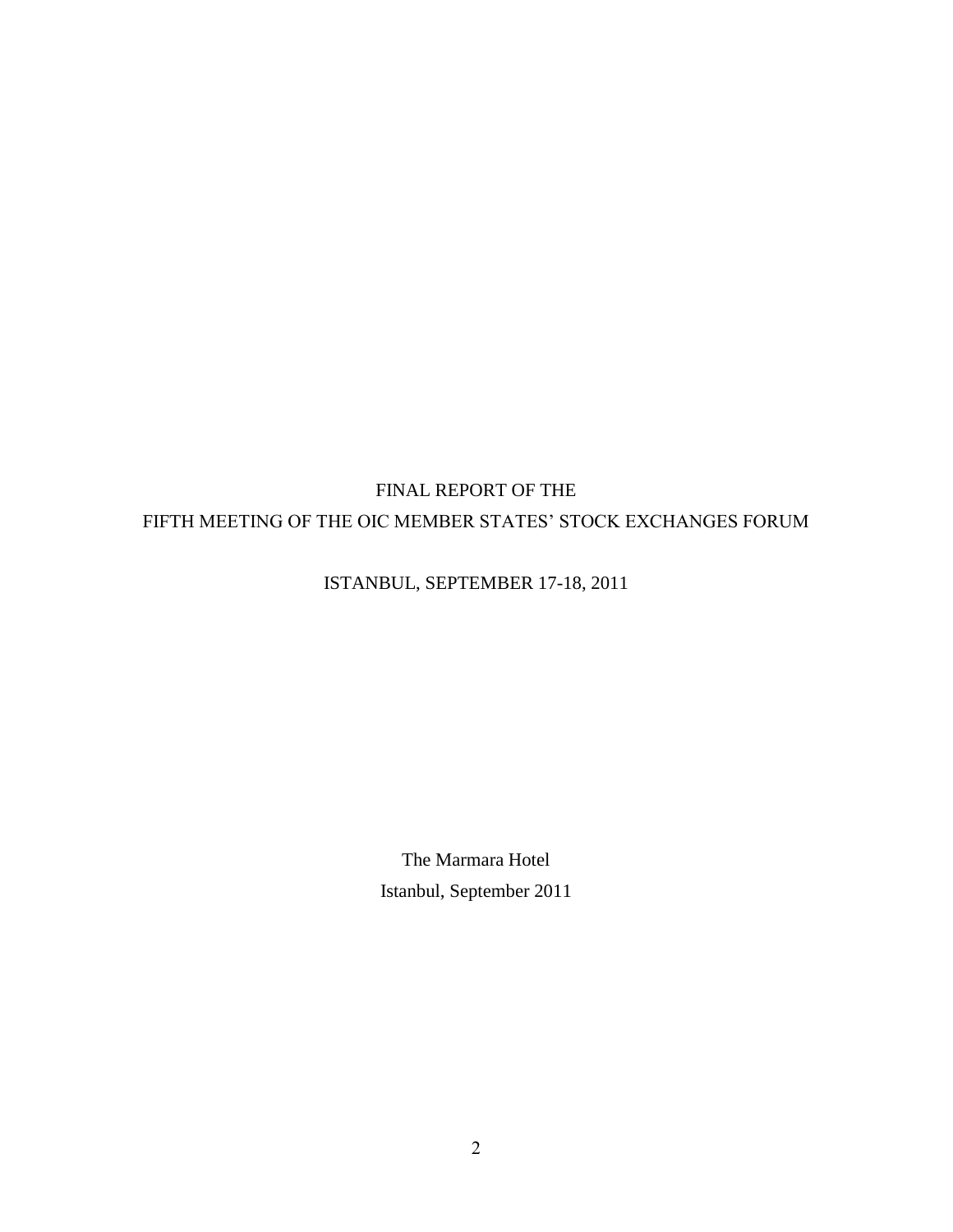## TABLE OF CONTENTS

Final Report of the Fifth Meeting of the OIC Member States' Stock Exchanges Forum

#### ANNEXES

I. Presentation by Mr. Thomas Krabbe

II. Presentation by Mr. Roland Bellegarde

III. Presentation by Mr. Lauri Rosendahl

IV. Presentation by Mr. Stephan Pouyat

V. Presentation by Mr. Philippe Carré

VI. Presentation by Mr. Rushdi Siddiqui on behalf of Thomson Reuters

VII. Presentation by Mr. Ibrahim Idjarmizuan on behalf of IFSB

VIII. Presentation by Mr. Gürsel Kona from the Istanbul Stock Exchange

IX. Presentation by Mr. Ijlal Alvi on behalf of IIFM

X. Presentation by Avşar Sungurlu, on behalf of BMD Securities Inc.

XI. Presentation by Mr. Hüseyin Erkan, as Forum Chairman

XII. Presentation by Şenay Pehlivanoğlu on behalf of the Task Force for Customized Indices and Exchange Traded Islamic Financial Products

XIII. Presentation by Mr. Charbel Azzi on behalf of S&P Indices

XIV. Presentation by Dr. Eralp Polat on behalf of the Forum Secretariat

XV. Presentation by Mr. Abolfazl Shahrabadi and Mr. Hamed Soltaninejad on behalf of the Task Force for Capital Market Linkages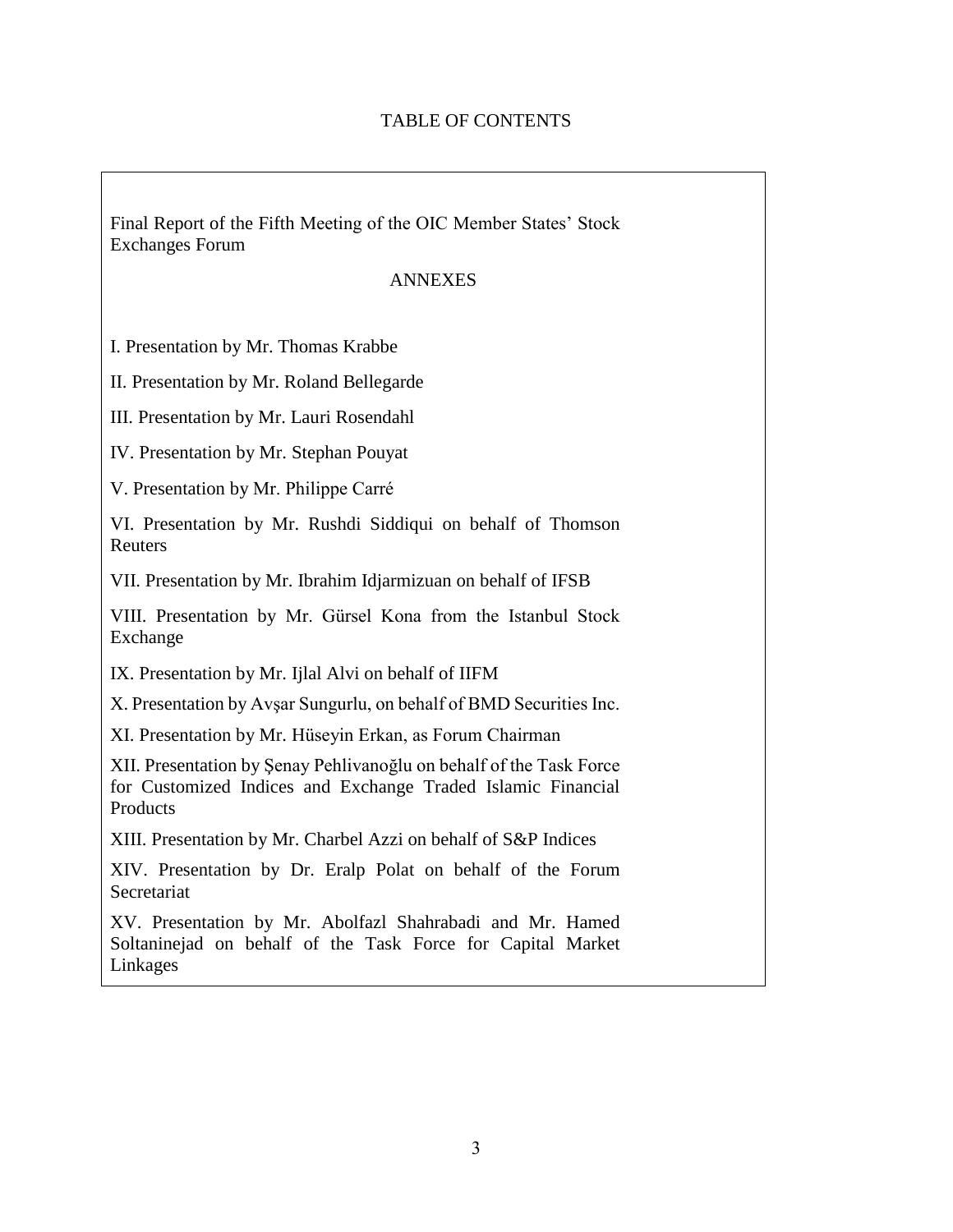FINAL REPORT OF THE FFIFTH MEETING OF THE OIC MEMBER STATES' STOCK EXCHANGES FORUM

ISTANBUL, SEPTEMBER 17-18, 2011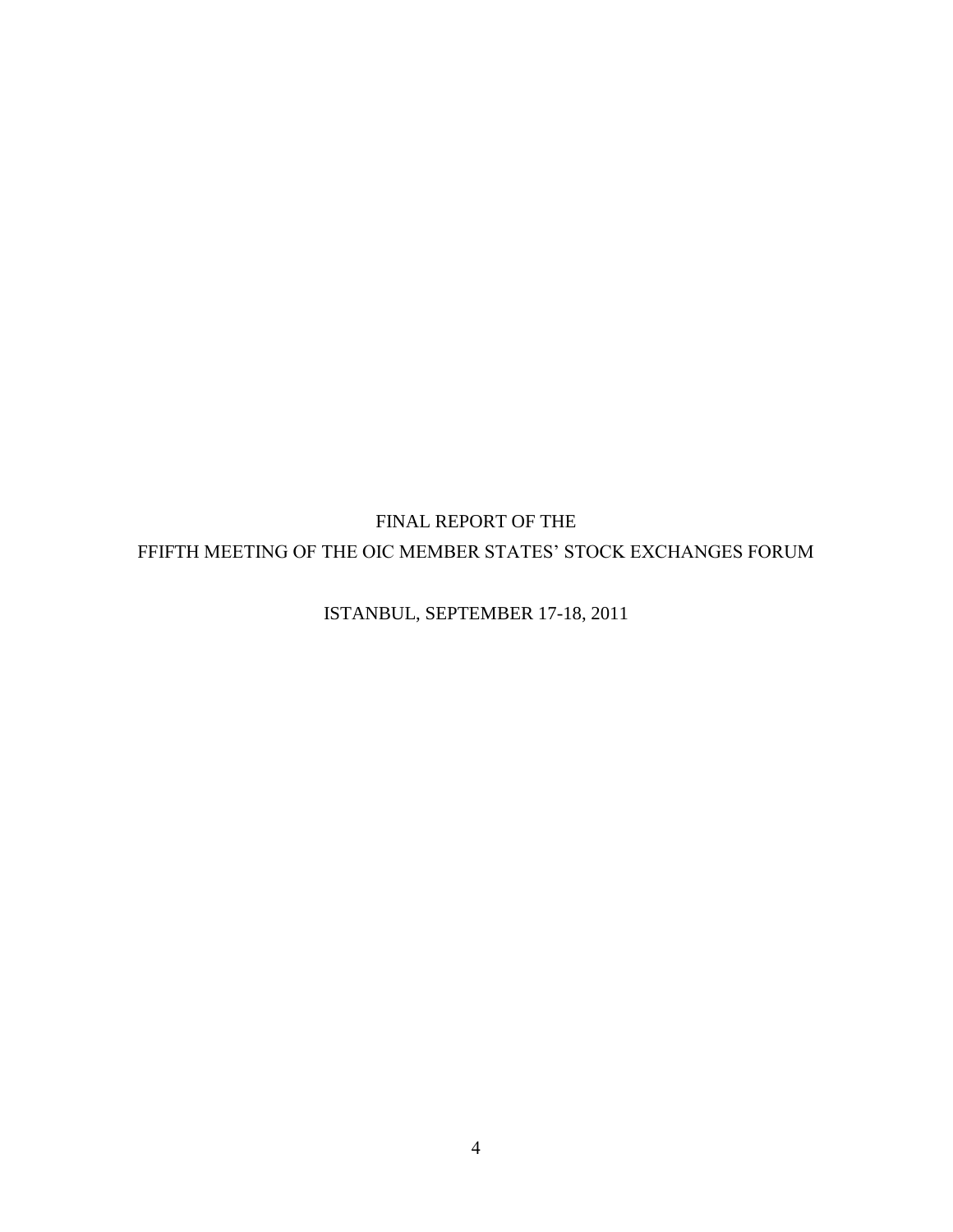## FINAL REPORT OF THE

## FIFTH MEETING OF THE OIC MEMBER STATES' STOCK EXCHANGES FORUM (Istanbul, September 17-18, 2011)

1. The Fifth Meeting of the OIC Member States' Stock Exchanges Forum convened in Istanbul on September 17-18, 2011.

2. The Meeting was attended by the representatives of the following stock exchanges of the OIC Member States:

#### **A. STOCK EXCHANGES OF THE OIC MEMBER STATES**

- 1. Abu Dhabi Securities Exchange
- 2. Amman Stock Exchange, Jordan
- 3. BRVM (Bourse Régionale des Valeurs Mobilières) Niger,
- 4. Bursa Malaysia Berhad, Malaysia
- 5. Casablanca Stock Exchange, Morocco
- 6. Chittagong Stock Exchange, Bangladesh,
- 7. Damascus Securities Exchange, Syria
- 8. Dhaka Stock Exchange, Bangladesh
- 9. Dubai Financial Market, United Arab Emirates
- 10. Egyptian Exchange, Egypt
- 11. Iraq Stock Exchange, Iraq
- 12. Islamabad Stock Exchange, Pakistan
- 13. Istanbul Stock Exchange, Turkey
- 14. Karachi Stock Exchange, Pakistan
- 15. Kazakhstan Stock Exchange, Kazakhstan
- 16. Khartoum Stock Exchange, Sudan
- 17. Lahore Stock Exchange, Pakistan
- 18. Mozambique Stock Exchange, Mozambique
- 19. Muscat Securities Market, Oman
- 20. Nasdaq Dubai, United Arab Emirates
- 21. Qatar Exchange, Qatar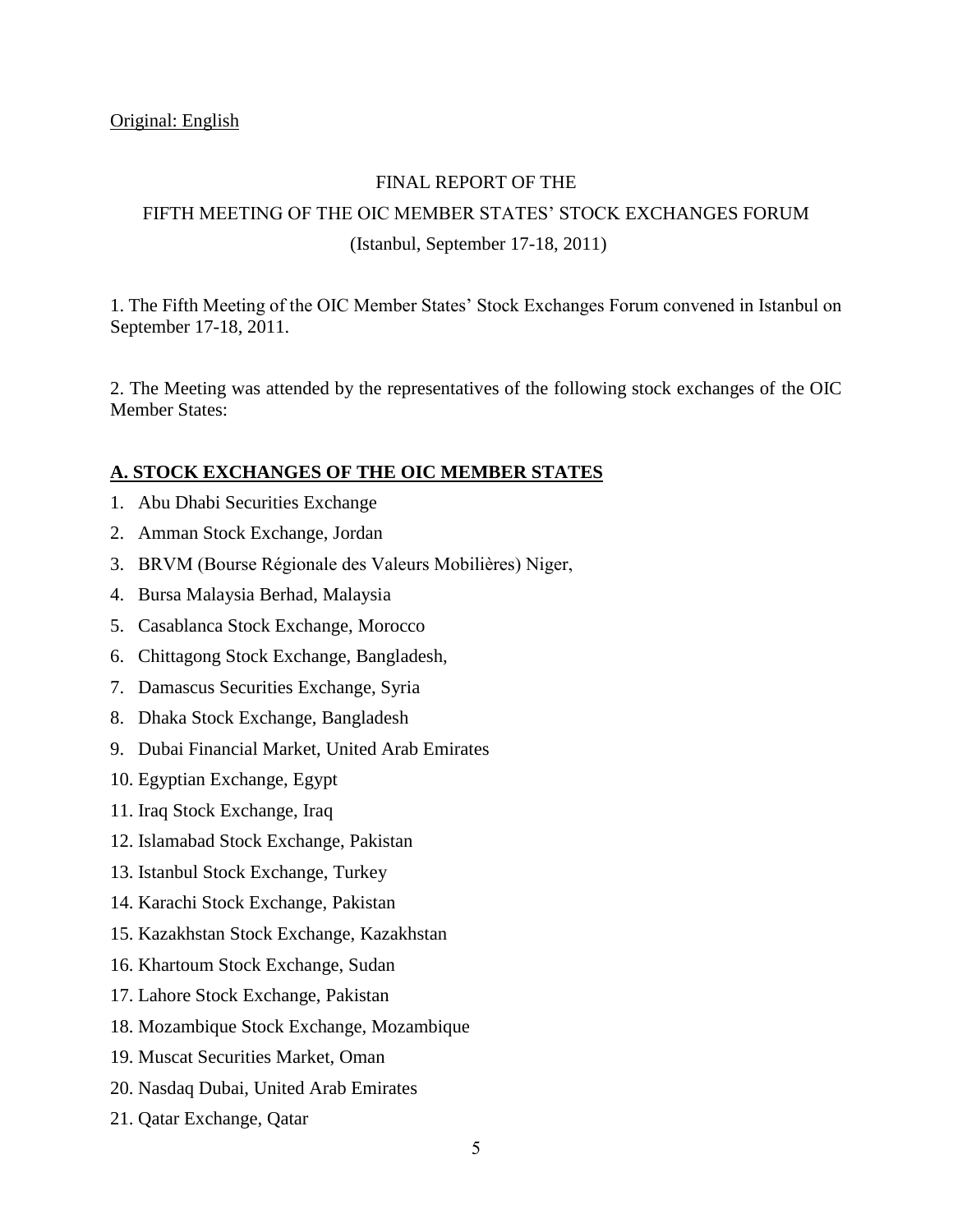- 22. Tadawul Saudi Stock Market, Saudi Arabia
- 23. Tehran Stock Exchange, Iran
- 24. Tunis Stock Exchange, Tunisia

# **B. CENTRAL DEPOSITORIES, CLEARING AND REGISTRY INSTITUTIONS OF THE OIC MEMBER STATES**

- 1. Central Depository Company of Pakistan Limited, Pakistan
- 2. Central Registry Agency of Turkey, Turkey
- 3. Central Securities Depository of Iran, Iran
- 4. ISE Settlement and Custody Bank (Takasbank), Turkey
- 5. Muscat Clearing and Depository, Oman
- 6. National Clearing Company of Pakistan Ltd. (NCCPL), Pakistan
- 7. Securities Depository Center, Jordan

## **C. OTHER ORGANIZATIONS**

- 1. Arab Federation of Exchanges
- 2. BMD Securities Inc. (Bizim Menkul Değerler), Turkey
- 3. Capital Markets Board of Turkey (CMB), Turkey
- 4. Central Bank of the Republic of Turkey, Turkey
- 5. COMCEC Coordination Office
- 6. Federation of Euro-Asian Stock Exchanges (FEAS)
- 7. Islamic Financial Services Board (IFSB)
- 8. International Islamic Financial Market (IIFM)
- 9. Islamic Development Bank
- 10. Ministry of Foreign Affairs, Turkey
- 11. South Asian Federation of Exchanges (SAFE)
- 12. Standard & Poor's
- 13. Statistical, Economic and Social Research and Training Centre for Islamic Countries (SESRIC)
- 14. Thomson Reuters, USA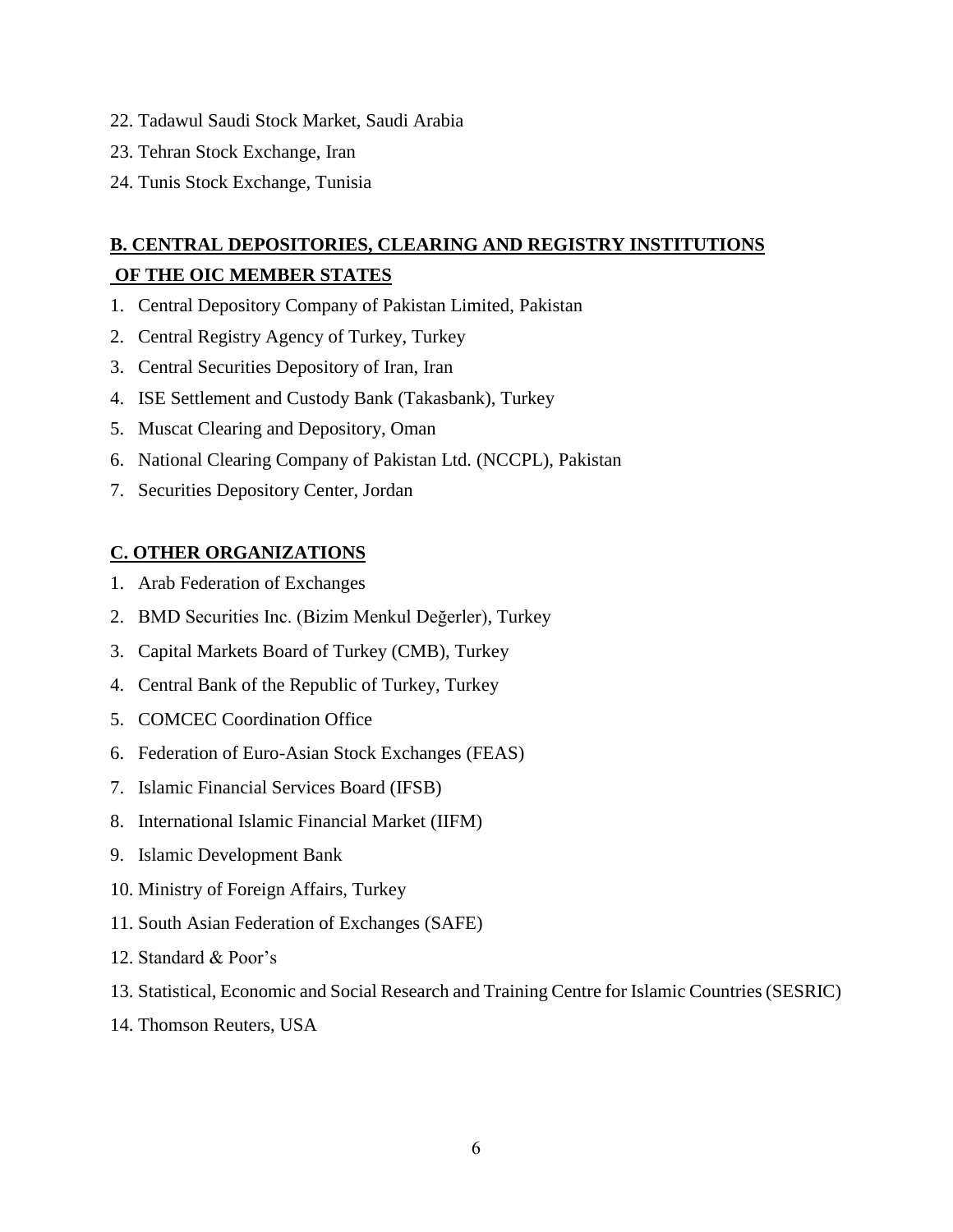#### **Opening and Seminar Session**

3. Following a brief introduction of the program, the meeting was opened by Mr. Hüseyin Erkan, Forum Chairman, and Chairman & CEO of the Istanbul Stock Exchange. Mr. Erkan welcomed all delegates and seminar guests to Istanbul on the occasion of the fifth meeting of the OIC Member States' Stock Exchanges Forum and Capital Markets Linkages & Technology Seminar. Mr. Erkan, in consideration of those attending the Seminar on Capital Market Linkages, initially gave a brief introduction on the Forum, touching upon the mandate given by the COMCEC to the Istanbul Stock Exchange in 2005 to initiate the Forum, the members, the functioning, and activities of the Forum. Mr. Erkan went on to say that the worldwide growth of Islamic finance was led by non-Muslim countries and companies, with the introduction of hundreds of instruments that were not necessarily Shariah-based, but Shariah- compliant. Such instruments became popular among investors, both Muslim and non-Muslim, seeking Shariah-compliance or not. Mr. Erkan reminded the audience that such instruments were introduced by major index providers, and more recently, by data vendors, and none came from Muslim countries. Therefore, the Forum came up with the idea to introduce an index of stock exchanges of OIC member countries and worked on the major areas of cooperation including the introduction of a series of common indices, structured products, and so forth, coming from different jurisdictions, settlement periods, public disclosure standards, etc. Mr. Erkan said that the Forum studied on standardization on such areas and added that the seminar to follow would provide the experience of major exchanges that will largely contribute to the Forum.

4. Mr. Emin Özer, Board Member of the Capital Markets Board of Turkey (CMB), saluted the guests and noted the fast progress that COMCEC had made in enhancing cooperation among OIC states on particularly financial issues. Mr. Özer said, in consideration of the increased integrated nature of the financial markets, countries should be better prepared to deal with the consequences of global macroeconomic fluctuations through enhanced cooperation in the regulatory area. Mr. Özer congratulated the Forum for the progress they had made in creating a benchmark index and making Islamic finance more visible internationally. Mr. Özer informed the audience of the establishment of OIC States' Capital Market Regulators Forum on the previous day, with the representation of thirteen countries, and the formation of four task forces, which will closely cooperate with their counterparts in the stock exchanges Forum.

5. Mr. Erkan, as moderator of the seminar, "Capital Markets Linkages: Experiences, Challenges and Solutions", invited the panellists, namely, Mr. Thomas Krabbe, Director, Corporate Development and Finance, Chicago Mercantile Exchange; Mr. Roland Bellegarde, Group Executive Vice-President, NYSE Euronext, Mr. Lauri Rosendahl, President, NASDAQ OMX Helsinki; Mr. Stephan Pouyat, Director, Global Reach Product Management, Euroclear; and Mr. Philippe Carré, Global Head of Connectivity, Global Trading, SunGard.

Mr. Krabbe, Mr. Bellegarde, and Mr. Rosendahl delivered presentations displaying the integration experience of, respectively, Chicago Mercantile Exchange, NYSE Euronext, and NASDAQ OMX Helsinki; through completely different models.

*(A copy of Mr. Thomas Krabbe's presentation is herewith attached as Annex 1) (A copy of Mr. Roland Bellegarde's presentation is herewith attached as Annex 2)*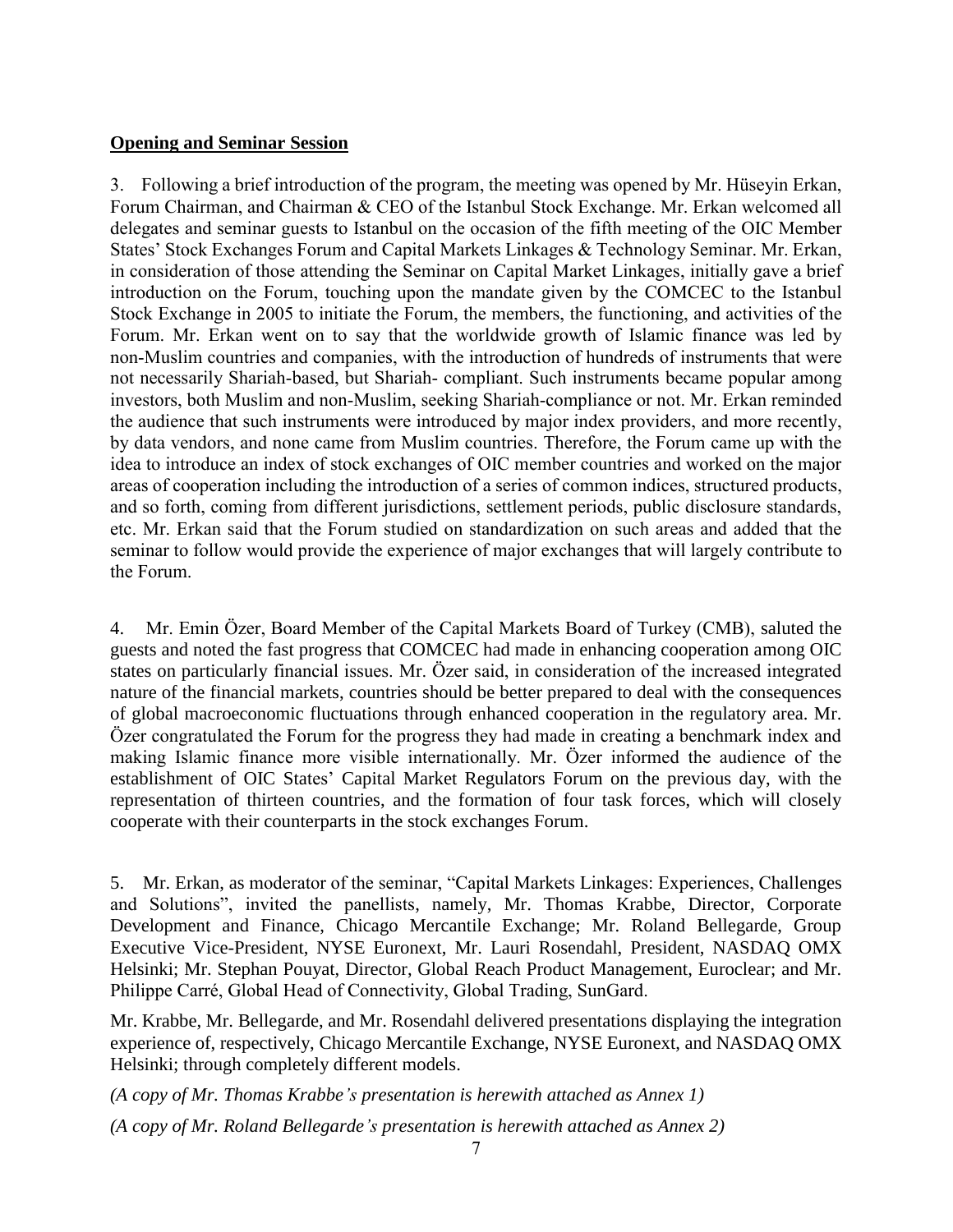*(A copy of Mr. Lauri Rosendahl's presentation is herewith attached as Annex 3)*

Mr. Erkan went on to say that post-trade services are an indispensable part of capital markets linkages and invited the representatives of Euroclear and SunGuard to deliver their presentations.

*(A copy of Mr. Stephan Pouyat's presentation is herewith attached as Annex 4)*

*(A copy of Mr. Philippe Carré's presentation is herewith attached as Annex 5)*

Mr. Erkan invited the audience to present their questions to the panellists and the Q&A session was held.

6.Mr. Rushdi Siddiqui, Global Head of Islamic Finance, Thomson Reuters, delivered a presentation entitled "Does Islamic finance have AIR (Authenticity, Innovation and Reach)?"

*(A copy of the presentation by Mr. Rushdi Siddiqui is herewith attached as Annex 6)*

7. Mr. Ibrahim Idjarmizuan from IFSB delivered a presentation entitled "Islamic Liquidity Management".

*(A copy of the presentation by Mr. Idjarmizuan is herewith attached as Annex 7)*

8. Mr. Gürsel Kona, Bonds and Bills Market Department, Istanbul Stock Exchange, delivered a presentation entitled "A New Way of Sukuk Trading in the OIC Markets"

*(A copy of the presentation by Mr. Kona is herewith attached as Annex 8)*

9. Mr. Ijlal Alvi, CEO, IIFM, delivered a presentation entitled "IIFM Repo Project Discussion Points for Istanbul Stock Exchange"

*(A copy of the presentation by Mr. Alvi is herewith attached as Annex 9)*

10. Mr. Avşar Sungurlu, Assistant Managing Director, BMD Securities Inc., delivered a presentation entitled "The First Islamic ETF: Turkey's Experience".

*(A copy of the presentation by Mr. Sungurlu is herewith attached as Annex 10*)

Mr. Erkan, as Forum Chairman, opened the official Forum meeting.

11. Mr. M. Emin Eker, General Director, COMCEC Coordination Office, saluted the delegates, and stated that the growing economic challenges faced by the Islamic Community called for enhanced dialogue and cooperation, and mentioned the role of COMCEC as a platform to seek solutions for the common challenges of Islamic states. Mr. Eker went on to say that in addition to the ongoing cooperation among the OIC member states' central banks and stock exchanges, the capital markets regulatory authorities initiated a similar cooperation on the previous day. Mr. Eker noted that the cooperation endeavors would serve to the financial stability and growth of Islamic states while contributing to the removal of the barriers on the capital mobility, increasing product diversity, and deepening of the markets. Mr. Eker also underlined COMCEC's appreciation of the Task Forces' efforts and expressed his hopes that the benchmark indices to be introduced in the near future would add to the visibility of the Forum member stock exchanges. Mr. Eker stated also that the remarkable progress of the Forum gives COMCEC a chance to promote it as a "successful cooperation model" and "a source of inspiration" for the other cooperation initiatives under COMCEC umbrella. Mr. Eker concluded by underlining COMCEC's determination to continue to support all the efforts aimed at strengthening the solidarity among Islamic Ummah.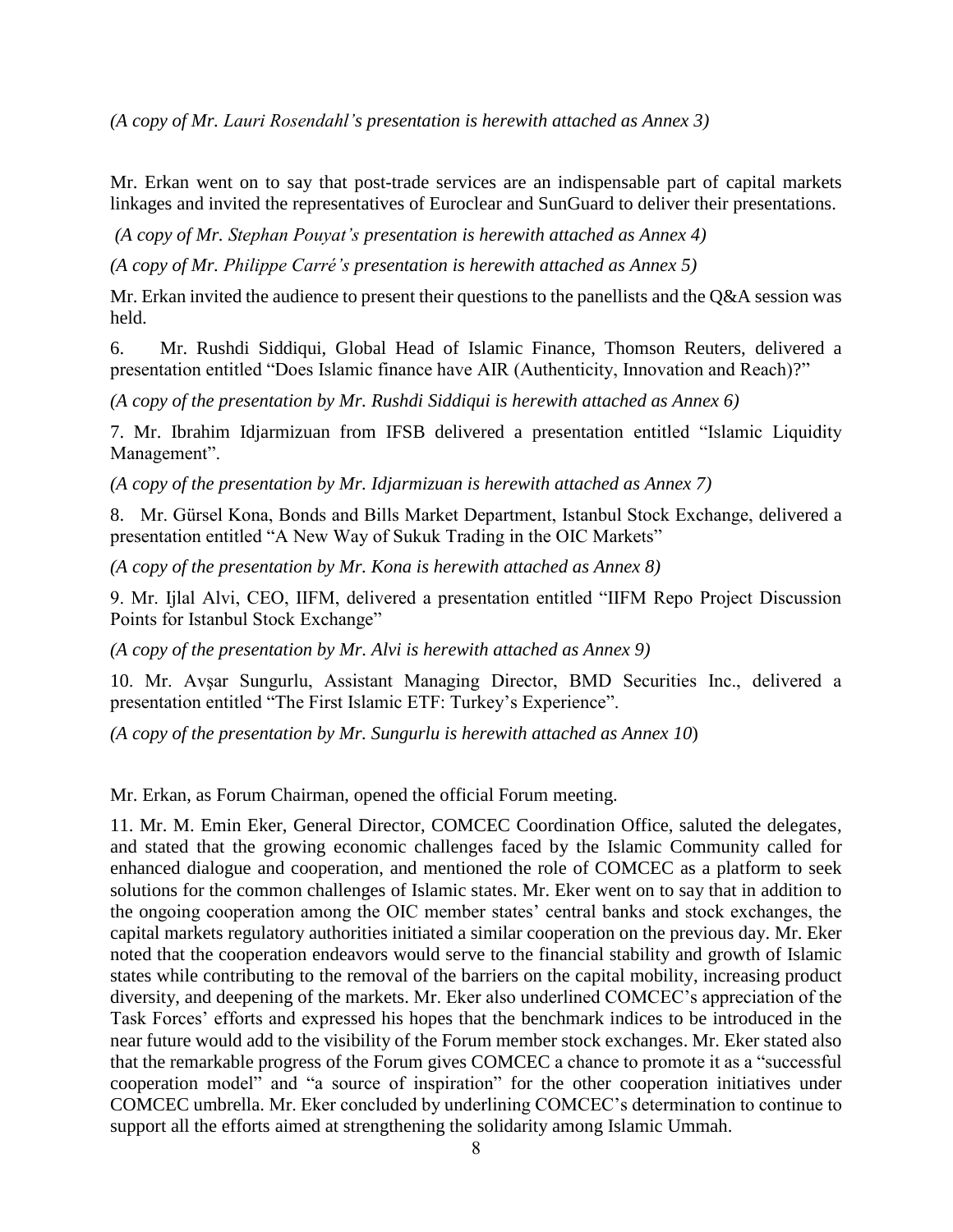12. Mr. Hüseyin Erkan, ISE Chairman & CEO, in his role as the Forum Chairman, delivered a presentation on the background of the Forum and the tasks accomplished since the 4th Forum meeting in October 2010.

*(A copy of Mr. Hüseyin Erkan's presentation is herewith attached as Annex 11)*

13. Ms. Şenay Pehlivanoğlu, Assistant Director, Foreign Securities Market, Istanbul Stock Exchange, presented the report of the Task Force for Customized Indices and Exchange Traded Islamic Financial Products.

### *(A copy of the presentation of the Task Force for Customized Indices and Exchange Traded Islamic Financial Products is herewith attached as Annex 12)*

14. Mr. Charbel Azzi, Director, Head of Client Coverage (MEA), S&P Indices, delivered a presentation on S&P's activities with regard to OIC exchanges, S&P's proposal for two Shariah indices, and gave the audience information on the methodology, branding, costs and revenues, marketing and data dissemination for such indices.

#### *(A copy of the presentation by Mr. Azzi is herewith attached as Annex 13)*

15. Mr. Wan Rizaidy Head, Product Development Islamic Capital Markets, Bursa Malaysia, talked about the work of the Task Force for the Promotion, Awareness and Investor Education about Islamic Financial Markets. Mr. Rizaidy said that the Task Force had been working on creating an OIC Exchanges Directory, however, received responses from six members only. Mr. Rizaidy invited all the delegates to the conference on Islamic liquidity management organized by Bursa Malaysia at Ritz Carlton Hotel in Istanbul on September 28-29, 2011, and left the floor to Dr. Polat to provide information about the developments on the Forum website.

16. Dr. Eralp Polat, Director, International Relations, Istanbul Stock Exchange, delivered a presentation on the developments on the OIC Member States' Stock Exchanges Website.

## *(A copy of the presentation by Dr. Polat is herewith attached as Annex 14)*

17. Dr. Abolfazl Shahrabadi, Director, Public Relations and International Department, Tehran Stock Exchange, and Mr. Hamed Soltaninejad, Vice President of CSD of Iran, presented the report of the Task Force for Capital Market Linkages.

## *(A copy of the presentation by Dr. Shahrabadi is herewith attached as Annex 15)*

18. Ms. Filiz Kaya, Managing Director, ISE Settlement and Custody Bank (Takasbank), on behalf of the Task Force for Post-Trade Services, said that the Task Force cooperated with and supported the Istanbul Stock Exchange for the preparations of the Capital Markets Linkage conference. Ms. Kaya gave a brief summary of the activities of the Task Force, including the preparation of questionnaires, sharing information among the member post-trade institutions, and initiation of opening correspondent accounts with post-trade institutions. Ms. Kaya said such efforts have provided useful for all the members. Nevertheless, in order to provide a more efficient platform and achieve more tangible results, the Task Force proposes to change the working methodology to project-based efforts; that is, to work on concrete projects to be determined by the members bi-laterally or multi-laterally.